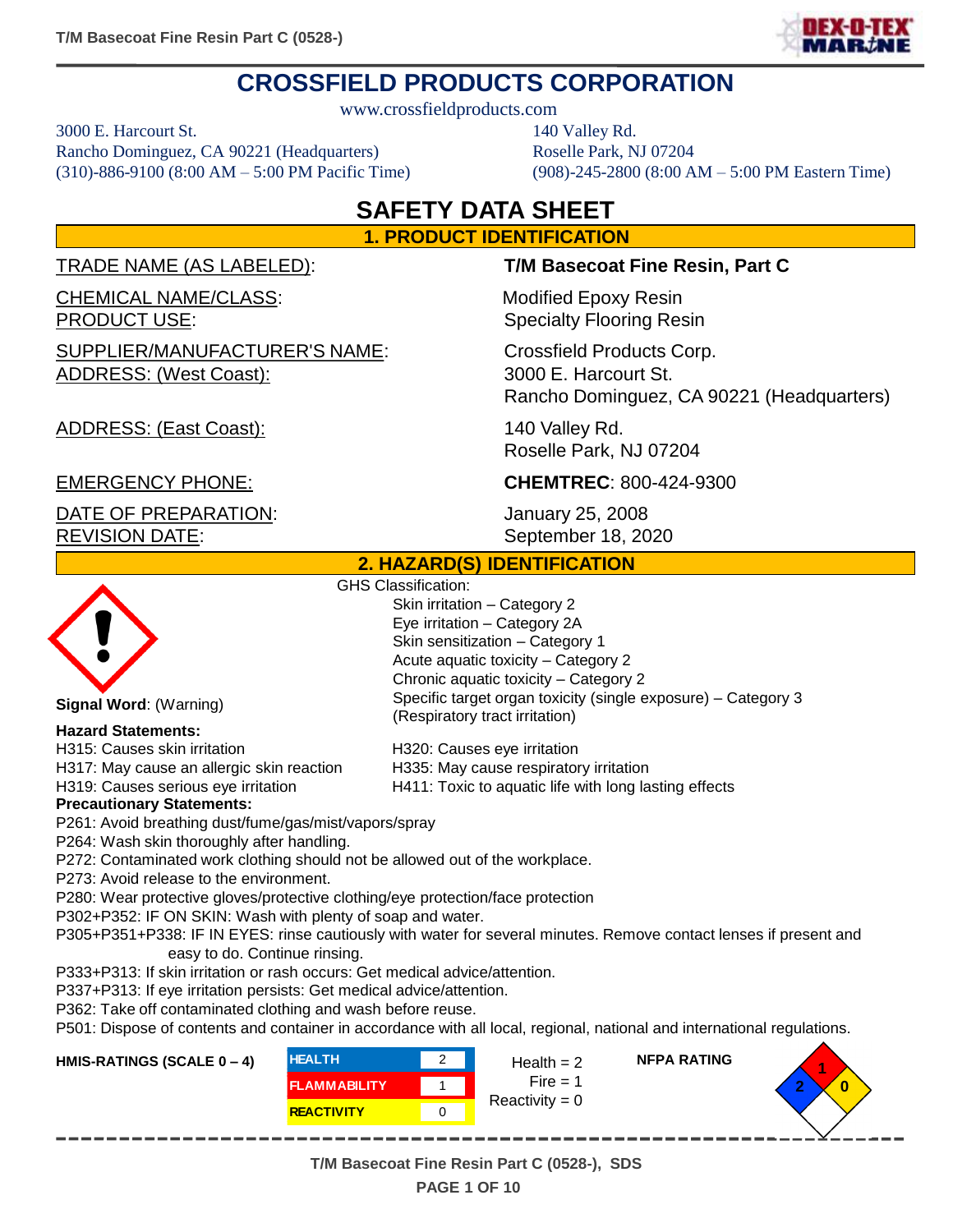

## **EMERGENCY OVERVIEW**:

For Routine Industrial Applications

SYMPTOMS OF OVER-EXPOSURE BY ROUTE OF EXPOSURE: The most significant route of occupational overexposure is contact with skin. The symptoms of overexposure to this product are as follows:

INHALATION: If mists or sprays of this solution are inhaled, this product may cause pulmonary irritation, irritation of the mucus membranes., and coughing.

CONTACT WITH SKIN or EYES: Contact with the eyes may cause slight transient (temporary) eye irritation. Corneal injury is unlikely. Prolonged or repeated skin contact may dry the skin. Symptoms may include redness, drying and cracking of skin. Additional symptoms of skin contact may include: allergic skin reaction (delayed skin rash which may be followed by blistering, scaling and other skin effects), and numbness.

INGESTION: Though ingestion is not anticipated to be a significant route of over-exposure to this product, if ingestion does occur, irritation of the mouth, throat, esophagus, and other tissues of the digestive system may occur upon contact.

INJECTION: Though injection is not anticipated to be a significant route of over-exposure to this product, if it occurs, local reddening, tissue swelling, and discomfort may result.

HEALTH EFFECTS OR RISKS FROM EXPOSURE: An Explanation in **Lay Terms**.

**ACUTE**: Contact with this solution may cause irritation of the eyes, skin, mucous membranes, and any other exposed tissue. If inhaled, irritation of the respiratory system may occur, with coughing, and breathing difficulty **CHRONIC**: Repeated skin contact with this product may result in dermatitis (inflammation and reddening of the skin).

# **3. COMPOSITION / INFORMATION ON INGREDIENTS**

| <b>ICHEMICAL NAME</b>                                                                                                            | CAS#       | $\%$           | <b>EXPOSURE LIMITS IN AIR</b>                                                                                                                                                                                                                                                                                                                                            |                   |                   |                   |                   |                   |
|----------------------------------------------------------------------------------------------------------------------------------|------------|----------------|--------------------------------------------------------------------------------------------------------------------------------------------------------------------------------------------------------------------------------------------------------------------------------------------------------------------------------------------------------------------------|-------------------|-------------------|-------------------|-------------------|-------------------|
|                                                                                                                                  |            | w/w            | <b>ACGIH</b>                                                                                                                                                                                                                                                                                                                                                             |                   | <b>OSHA</b>       |                   |                   |                   |
|                                                                                                                                  |            |                | <b>TLV</b>                                                                                                                                                                                                                                                                                                                                                               | <b>STEL</b>       | PEL               | <b>STEL</b>       | <b>IDLH</b>       | <b>OTHER</b>      |
|                                                                                                                                  |            |                | mg/m <sup>3</sup>                                                                                                                                                                                                                                                                                                                                                        | mg/m <sup>3</sup> | mq/m <sup>3</sup> | mg/m <sup>3</sup> | mg/m <sup>3</sup> | mg/m <sup>3</sup> |
| Phenol, 4,4'-(1-methylethylidene)bis-,<br>polymer with (chloromethyl) oxirane                                                    | 25068-38-6 | $60 - 100$     | <b>NE</b>                                                                                                                                                                                                                                                                                                                                                                | NE.               | <b>NE</b>         | <b>NE</b>         | <b>NE</b>         | <b>NE</b>         |
| Alkyl c12-c14 glycidyl ether                                                                                                     | 68609-97-2 | $15 - 40$      | <b>NE</b>                                                                                                                                                                                                                                                                                                                                                                | <b>NE</b>         | <b>NE</b>         | <b>NE</b>         | NE.               | ND.               |
| Water and other ingredients. The other ingredients<br>are each present in less than 1 percent concentration<br>lin this product. |            | <b>Balance</b> | The components present in the balance of this product do not contribute any significant,<br>additional hazards. All hazard information pertinent to this product has been presented in<br>the remaining sections of this Material Safety Data Sheet, per the requirements of Federal<br>Occupational Safety and Health Hazard Communication Standard (29 CFR 1910.1200). |                   |                   |                   |                   |                   |
| $\textsf{INOC:}$ Component = 0 grams/liter<br>As Applied (Part of a multi-component system) = $0$ grams/liter                    |            |                |                                                                                                                                                                                                                                                                                                                                                                          |                   |                   |                   |                   |                   |

NE = Not Established. C = Ceiling Limit. See Section 16 for Definitions of Terms Used.

NOTE: All WHMIS required information is included. It is located in appropriate sections based on the ANSI Z400.1-1993 format.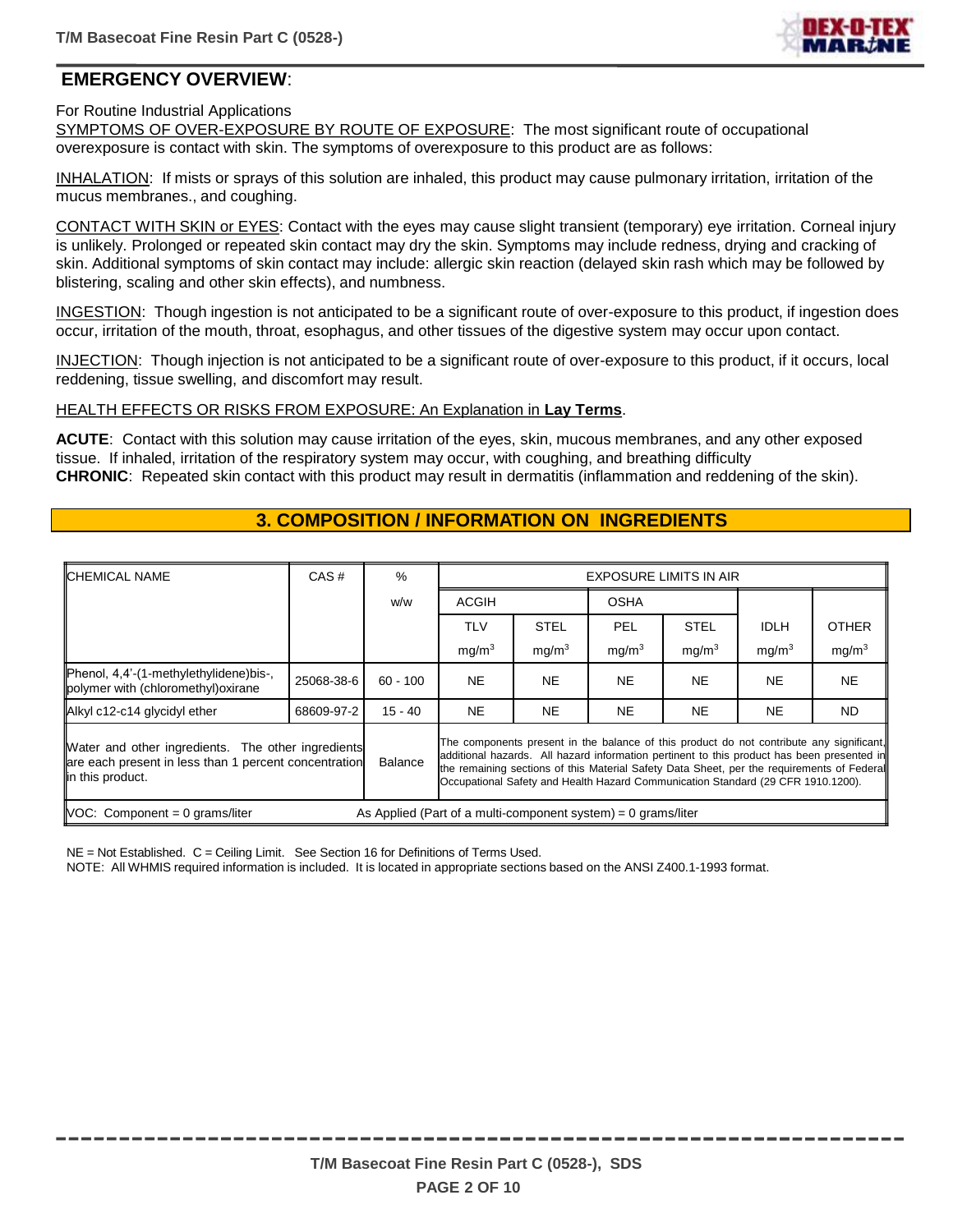

### **4. FIRST-AID MEASURES**

SKIN EXPOSURE: For Skin contact, if available, wash with large amounts of running water and soap for 15 minutes. Remove contaminated clothing and shoes. Get immediate medical attention. Discard or decontaminate clothing before re-use, and destroy contaminated shoes.

EYE EXPOSURE: For eye contact, immediately flush eyes for at least 15 minutes with running water. Hold eyelids apart to ensure rinsing of the entire eye surface and lids with water. Get immediate medical attention.

INHALATION: If inhaled, remove from area to fresh air. If not breathing, give artificial respiration. Get immediate medical attention. If breathing is difficult, transport to medical care and, if available, give supplemental oxygen.

INGESTION: If swallowed, immediately give at least 3-4 glasses of water, but do not induce vomiting. If vomiting occurs, give fluids again. Do not give anything by mouth to an unconscious or convulsing person. Get immediate medical attention. Have physician determine whether vomiting or stomach evacuation is necessary.

## **5. FIRE-FIGHTING MEASURES**



UNUSUAL FIRE AND EXPLOSION HAZARDS: Run-off from fire control may cause pollution. Keep fire-exposed containers cool with water spray to prevent rupture due to excessive heat. High pressure water hose may spread product from broken containers increasing contamination. If involved in a fire, this product may decompose to produce a variety of compounds (i.e. carbon monoxide, carbon dioxide, aldehydes, nitrogen oxides and compounds). Emergency responders must wear the proper personal protective equipment suitable for the situation to which they are responding. Products of combustion are irritating to the respiratory tract and may cause breathing difficulty. Symptoms may be delayed several hours or longer depending upon the extent of exposure.

> Explosion Sensitivity to Mechanical Impact: Not sensitive. Explosion Sensitivity to Static Discharge: Not sensitive.

SPECIAL FIRE-FIGHTING PROCEDURES: Incipient fire responders should wear eye protection. Structural fire fighters must wear Self-Contained Breathing Apparatus and full protective equipment. Move fire-exposed containers, if it can be done without risk to firefighters. If possible, prevent run-off water from entering storm drains, bodies of water, or other environmentally sensitive areas. If necessary, discard or decontaminate fire response equipment before returning such equipment to service.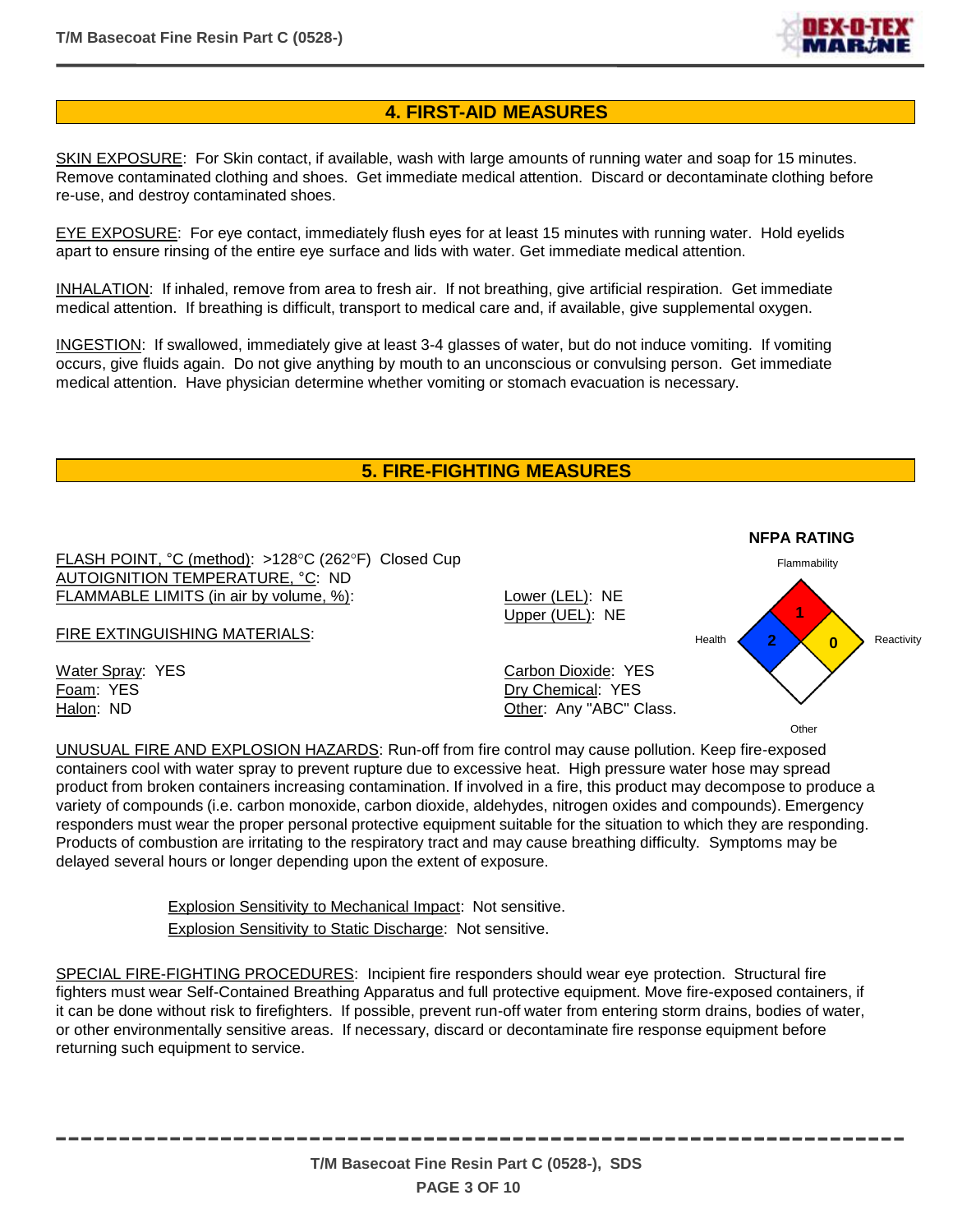

## **6. ACCIDENTAL RELEASE MEASURES**

SPILL AND LEAK RESPONSE: Uncontrolled releases should be responded to by trained personnel using pre-planned procedures. Proper protective equipment should be used. In case of a spill, clear the affected area, protect people, and respond with trained personnel.

The proper personal protective equipment for incidental releases (e.g.-1 L of the product released in a well-ventilated area) use impermeable gloves, specific for the material handled, goggles, face shield, and appropriate body protection. In the event of a large release, use impermeable gloves, specific for the material handled, chemically resistant suit and boots, and hard-hat. Self Contained Breathing Apparatus or respirator may be required where engineering controls are not adequate or conditions for potential exposure exist. When respirators are required, Select NIOSH/MSHA approved based on actual or potential airborne concentrations in accordance with latest OSHA and/or ANSI recommendations. Absorb spilled liquid with polypads or other suitable absorbent materials. Neutralize residue with sodium bicarbonate and water rinse. Decontaminate the area thoroughly. Test area with litmus paper to confirm neutralization. Place all spill residue in a suitable container. Dispose of in accordance with Federal, State, and local hazardous waste disposal regulations (see Section 13, Disposal Considerations).

## **7. HANDLING and STORAGE**

WORK PRACTICES AND HYGIENE PRACTICES: As with all chemicals, avoid getting this product ON YOU or IN YOU. Wash hands after handling this product. Do not eat or drink while handling this material. Remove contaminated clothing immediately. Discard contaminated clothing items, or launder before re-use. Inform anyone handling such contaminated laundry of the hazards associated with this product. Use ventilation and other engineering controls to minimize potential exposure to this product.

STORAGE AND HANDLING PRACTICES: All employees who handle this material should be trained to handle it safely. Avoid breathing mists or sprays generated by this product. Use in a well-ventilated location.

**For Non-Bulk Containers:** Open containers slowly, on a stable surface. Containers of this product must be properly labeled. Store containers in a cool, dry location, away from direct sunlight, sources of intense heat, or where freezing is possible. Material should be stored in secondary containers, or in a diked area, as appropriate. Store containers away from incompatible chemicals. Keep container tightly closed when not in use. Wash thoroughly after using this material. Storage areas should be made of fire-resistant materials. If appropriate, post warning signs in storage and use areas. Inspect all incoming containers before storage, to ensure containers are properly labeled and not damaged. Empty containers may contain residual liquid, therefore, empty containers should be handled with care.

**Bulk Containers:** All tanks and pipelines which contain this material must be labeled. Perform routine maintenance on tanks or pipelines which contain this product. Report all leaks immediately to the proper personnel.

**Tank Car Shipments:** Tank cars carrying this product should be loaded and unloaded in strict accordance with tank-car manufacturer's recommendation and all established on-site safety procedures. Appropriate personal protective equipment must be used (see Section 8, Engineering Controls and Personal Protective Equipment.). All loading and unloading equipment must be inspected, prior to each use. Loading and unloading operations must be attended, at all times. Tank cars must be level, brakes must be set or wheels must be locked or blocked prior to loading or unloading. Tank car (for loading) or storage tank (for unloading) must be verified to be correct for receiving this product and be properly prepared, prior to starting the transfer operations. Hoses must be verified to be clean and free of incompatible chemicals, prior to connection to the tank car or vessel. Valves and hoses must be verified to be in the correct positions, before starting transfer operations. A sample (if required) must be taken and verified (if required) prior to starting transfer operations. All lines must be blown-down and purged before disconnecting them from the tank car or vessel.

PROTECTIVE PRACTICES DURING MAINTENANCE OF CONTAMINATED EQUIPMENT: Follow practices indicated in Section 6 (Accidental Release Measures). Make certain application equipment is locked and tagged-out safely. Always use this product in areas where adequate ventilation is provided. Decontaminate equipment before maintenance begins by a triple-rinse with water followed, if necessary, by using sodium bicarbonate and an additional rinse. Collect all rinsates and dispose of according to applicable Federal, State, or local procedures.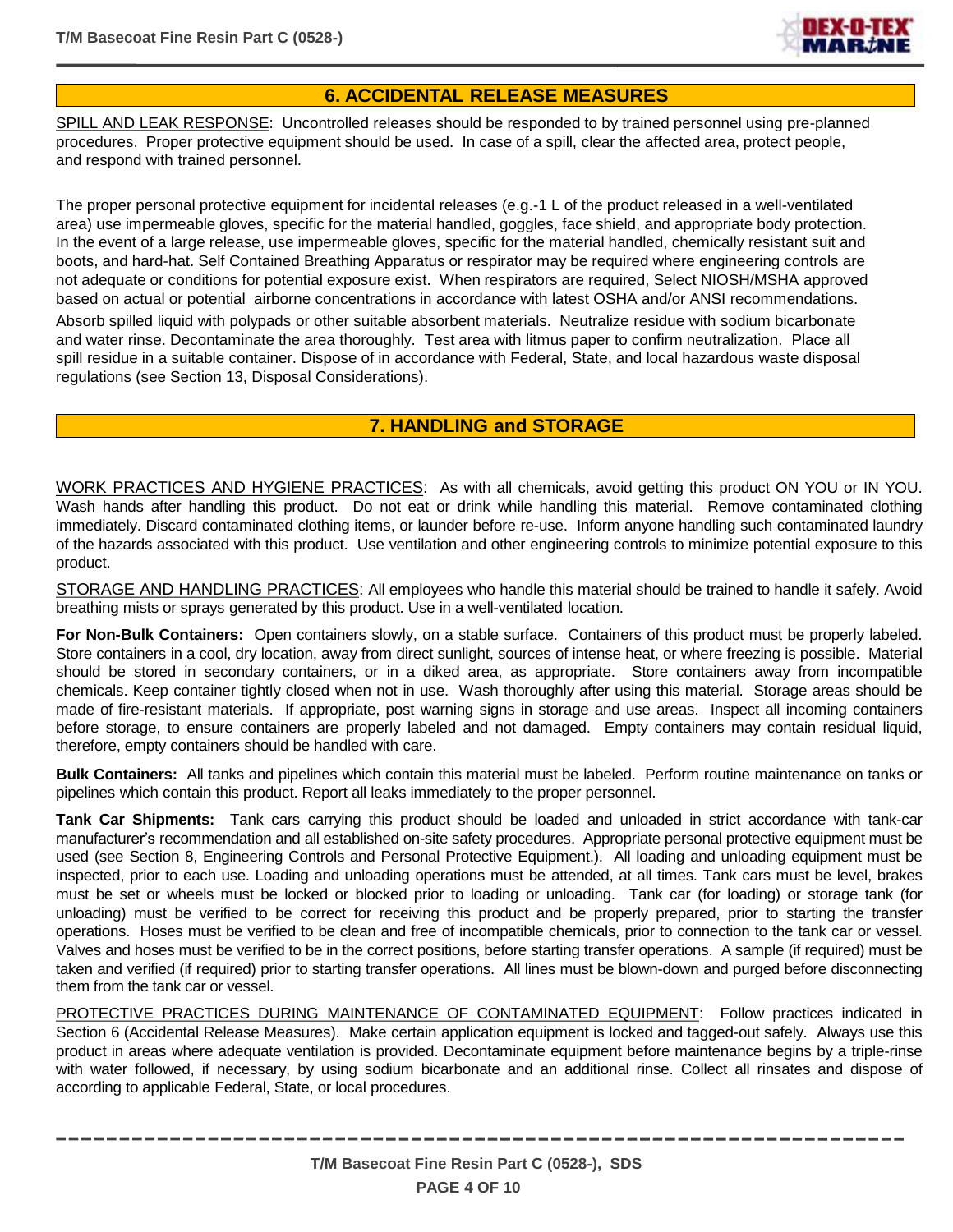

# **8. EXPOSURE CONTROL/PERSONAL PROTECTION**

VENTILATION AND ENGINEERING CONTROLS: If required use a corrosion-resistant ventilation system separate from other exhaust ventilation systems to ensure that there is no potential for overexposure to sprays, or mists of this product and that exposures are below those in section 2 (Composition and Information on Ingredients). Ensure eyewash/safety shower stations are available near areas where this product is used.

RESPIRATORY PROTECTION: Maintain airborne contaminant concentrations below exposure limits listed in Section 2 (Composition and Information on Ingredients). If respiratory protection is needed, use only protection authorized in 29 CFR 1910.134, or applicable State regulations. If adequate ventilation is not available or if there is potential for airborne exposure above the exposure limits (listed in Section 2) a respirator may be worn up to respirator exposure limitations, check with respirator equipment manufactures recommendations/limitations. For a higher level of protection use positive pressure supplied air respiration protection or Self Contained Breathing Apparatus or if oxygen levels are below 19.5% or are unknown.

#### EMERGENCY OR PLANNED ENTRY INTO UNKNOWN CONCENTRATIONS OR IDLH CONDITIONS:

Positive pressure, full-facepiece Self Contained Breathing Apparatus; or positive pressure, full-facepiece Self Contained Breathing Apparatus with an auxiliary positive pressure Self Contained Breathing Apparatus.

EYE PROTECTION: Splash goggles or safety glasses. Face-shields are recommended when the operation can generate splashes, sprays or mists.

HAND PROTECTION: Wear appropriate gloves for routine industrial use. Use appropriate gloves for spill response, as stated in Section 6 of this MSDS (Accidental Release Measures).

BODY PROTECTION: Use body protection appropriate for task. Cover-all, rubber aprons, or chemical protective clothing made from natural rubber are generally acceptable, depending upon the task.









**Safety Glasses Safety Gloves Synthetic Apron**

**9. PHYSICAL and CHEMICAL PROPERTIES**

RELATIVE VAPOR DENSITY (air = 1): ND EVAPORATION RATE (n-BuAc=1): ND SPECIFIC GRAVITY (water = 1): 1.11 MELTING/FREEZING POINT: Not established. SOLUBILITY IN WATER: Not soluble. BOILING POINT: > 200°C (>392°F) VAPOR PRESSURE, mm Hg @ 20 °C: ND pH: Not Established ODOR : Slight LOG WATER/OIL DISTRIBUTION COEFFICIENT: Not available.

APPEARANCE AND COLOR: Clear to haze amber liquid HOW TO DETECT THIS SUBSTANCE (warning properties): ND

## **10. STABILITY and REACTIVITY**

#### STABILITY: Stable.

DECOMPOSITION PRODUCTS: Thermal decomposition products of this solution can include a variety of compounds. (i.e. carbon monoxide, carbon dioxide, aldehydes, nitrogen oxides and other compounds).

MATERIALS WITH WHICH SUBSTANCE IS INCOMPATIBLE: This product reacts with strong oxidizers and amines.

HAZARDOUS POLYMERIZATION: Will not occur by itself. Considerable exothermic reaction with amine resins is possible.

CONDITIONS TO AVOID: Avoid exposure or contact to extreme temperatures and incompatible chemicals.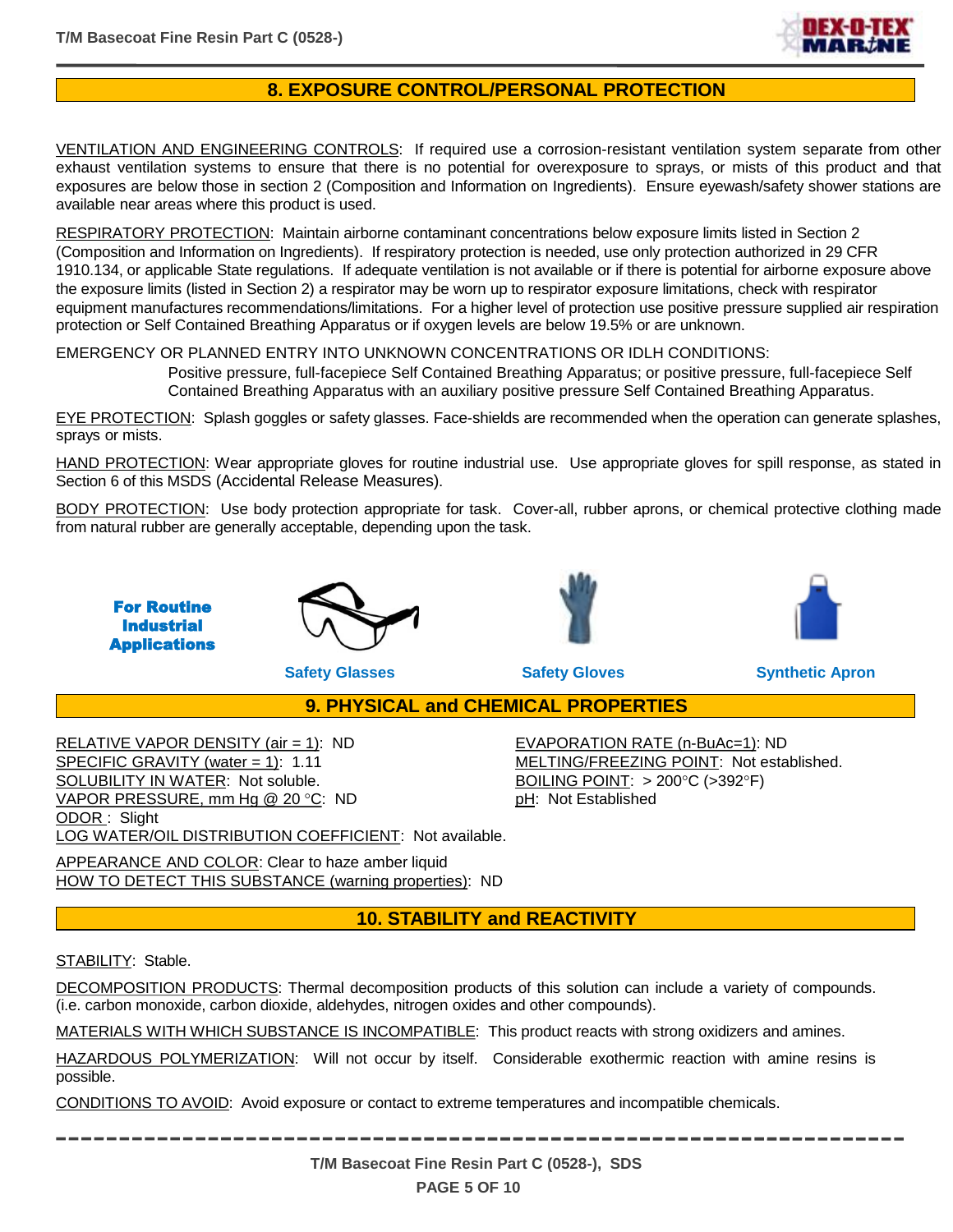

# **11. TOXICALOGICAL INFORMATION**

TOXICITY DATA: Additional toxicology information for components greater than 1 percent in concentration is provided below

| $\sim$<br>Acute Oral Effects (LD50):<br>Acute Dermal Toxicity (LD50):<br>Skin Irritation:<br>Eye Irritation:<br>Sensitization:<br>Mutagenicity: | CAS 25068-38-6<br>(Rat) > 2,000 mg/kg<br>(Rabbit) > 2,000 mg/kg<br>(Rabbit) Slight Irritation<br>(Rabbit) Slight Irritation |                     | CAS 68608-97-2<br>(Rat) >19,000 mg/kg<br>$(Rabbit) > 4,500$ mg/kg<br>(Rabbit) Moderate Irritation<br>(Rabbit) Mild Irritation<br>May cause sensitization by skin contact<br>Ames in vitro - Negative |  |
|-------------------------------------------------------------------------------------------------------------------------------------------------|-----------------------------------------------------------------------------------------------------------------------------|---------------------|------------------------------------------------------------------------------------------------------------------------------------------------------------------------------------------------------|--|
| Carcinogenicity                                                                                                                                 | CAS 25068-38-6                                                                                                              |                     |                                                                                                                                                                                                      |  |
| Result                                                                                                                                          | <b>Species</b>                                                                                                              | Dose                | Exposure                                                                                                                                                                                             |  |
| Negative - Oral-NOAEL                                                                                                                           | Rat - Male, Female                                                                                                          | 15 mg/kg            | 2 years; 7 days per week                                                                                                                                                                             |  |
| Negative - Dermal - NOEL                                                                                                                        | Rat - Female                                                                                                                | 1 mg/kg             | 2 years; 5 days per week                                                                                                                                                                             |  |
| Negative - Dermal - NOEL                                                                                                                        | Mouse - Male                                                                                                                | $0.1 \text{ mg/kg}$ | 2 years; 3 days per week                                                                                                                                                                             |  |

SUSPECTED CANCER AGENT: The major components of this product are not found on the following lists: FEDERAL OSHA Z LIST, NTP, IARC, CAL/OSHA in concentrations > 0.1 %; and are therefore not considered to be, nor suspected to be, cancer-causing agents by these agencies.

IRRITANCY OF PRODUCT: This product is moderately irritating to contaminated tissue.

SENSITIZATION TO THE PRODUCT: Prolonged or repeated skin contact can result in the development of rashes, and other allergy-like symptoms.

REPRODUCTIVE TOXICITY INFORMATION: Listed below is information concerning the effects of this product and its components on the human reproductive system.

| Mutagenicity                                                          | CAS 25068-38-6                                                                                      |          |
|-----------------------------------------------------------------------|-----------------------------------------------------------------------------------------------------|----------|
| Test                                                                  | <b>Experiment</b>                                                                                   | Result   |
| OECD 471 Bacterial<br><b>Reverse Mutation Test</b>                    | Experiment: In vitro<br>Subject: Bacteria<br>Metabolic activation: $+/-$                            | Positive |
| OFCD 476 In Vitro<br>Mammalian Cell Gene<br><b>Mutation Test</b>      | Experiment: In vitro<br>Subject: Mammalian-Animal<br>Cell: Somatic Metabolic<br>$\arctivation: +/-$ | Positive |
| OECD 478 Genetic<br>Toxicoloty: Rodent<br><b>Dominant Lethal Test</b> | Subject:<br>Experiment: In vivo<br>Mammalian-Animal                                                 | Negative |
| <b>EPA OPPTS</b>                                                      | Cell: Germ<br>Experiment: In vivo<br>Subject: Mammalian-Animal<br>Cell: Somatic                     | Negative |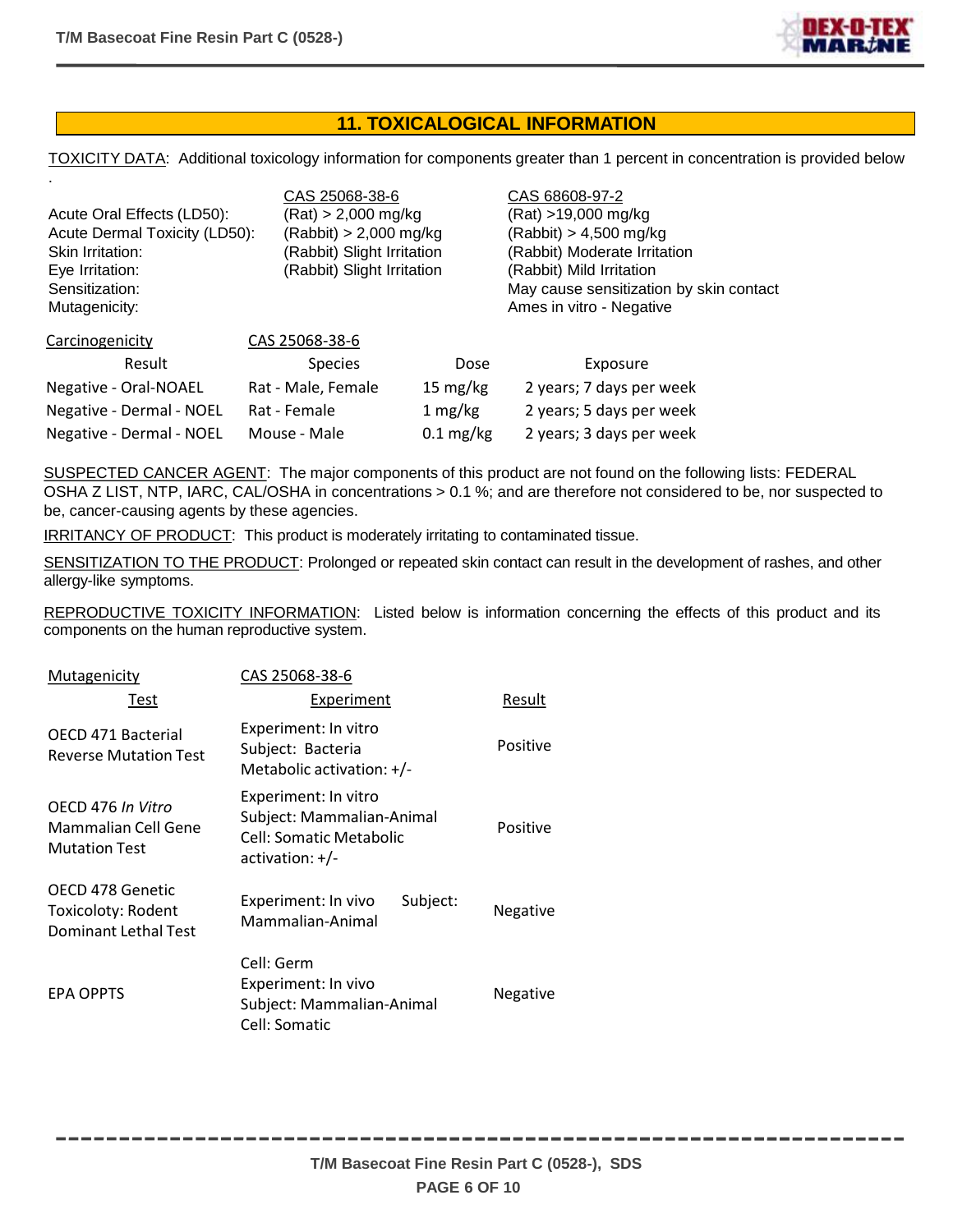

| Teratogenicity        | CAS 25068-38-6       |                 |                |                       |                          |                              |
|-----------------------|----------------------|-----------------|----------------|-----------------------|--------------------------|------------------------------|
|                       | Result               |                 | <b>Species</b> | Dose                  |                          | Exposure                     |
|                       | Negative - Oral      | Rat - Female    |                | $>540$ mg/kg NOEL:    | 10 days                  |                              |
|                       | Negative - Dermal    | Rabbit - Female |                | $>300$ mg/kg NOEL:    | 13 days; 6 hours per day |                              |
|                       | Negative - Oral      | Rabbit - Female |                | 180 mg/kg NOAEL       | 13 days                  |                              |
| Reproductive Toxicity | CAS 25068-38-6       |                 |                |                       |                          |                              |
|                       |                      |                 | Development    |                       |                          |                              |
|                       | Maternal<br>Toxicitv | Fertility       | <u>Toxin</u>   | <b>Species</b>        | Dose                     | Exposure                     |
|                       | Negative             | <b>Negative</b> | Negative       | Rat - Male,<br>Female | Oral: 540 mg/kg<br>NOEL: | 238 days; 7 days<br>per week |

#### Potential chronic health effects

| Chronic effects      | : Once sensitized, a severe allergic reaction may occur when subsequently exposed to very low levels. |
|----------------------|-------------------------------------------------------------------------------------------------------|
| <b>Target Organs</b> | : No know significant effects or critical hazards.                                                    |
| Carcinogenicity      | : No know significant effects or critical hazards.                                                    |
| Mutagenicity         | : No know significant effects or critical hazards.                                                    |
| Teratogenicity       | : No know significant effects or critical hazards.                                                    |
| Fertility effects    | : No know significant effects or critical hazards.                                                    |
|                      | Developmental effects: No know significant effects or critical hazards.                               |

#### Medical conditions aggravated by over-exposure

Pre-existing skin disorders may be aggravated by over-exposure to this product. Inhalation of this products mists may aggravate respiratory conditions.

#### RECOMMENDATIONS TO PHYSICIANS: Treat symptoms and eliminate over-exposure to this product.

*A mutagen is a chemical which causes permanent changes to genetic material (DNA) such that the changes will propagate through generational lines. An embryotoxin is a chemical which causes damage to a developing embryo (i.e. within the first*  eight weeks of pregnancy in humans), but the damage does not propagate across generational lines. A teratogen is a *chemical which causes damage to a developing fetus, but the damage does not propagate across generational lines. A reproductive toxin is any substance which interferes in any way with the reproductive process*

# **12. ECOLOGICAL INFORMATION**

ALL WORK PRACTICES MUST BE AIMED AT ELIMINATING ENVIRONMENTAL CONTAMINATION.

#### **Aquatic ecotoxicity**

Bisphenol A epoxy resin

| Test                                                | Result                      | <b>Species</b>                     | Exposure |
|-----------------------------------------------------|-----------------------------|------------------------------------|----------|
| 202<br>Daphnia sp.                                  | Acute   Acute EC50 3.6 mg/L | Daphnia - Daphnia magna   24 hours |          |
| Immobilisation Test                                 |                             | Straus 1820                        |          |
| ECC (1988)                                          | Acute $IC50 > 100$ mg/L     | Bacteria - Aerobic bacteria        | 3 hours  |
| 203 Fish, Acute Toxicity Test   Acute LC50 1.5 mg/L |                             | Fish<br>Rainbow<br>trout<br>$-$    | 96 hours |
|                                                     |                             | (Oncorhynchus<br>mykiss,<br>Salmo  |          |
|                                                     |                             | aairdneri)                         |          |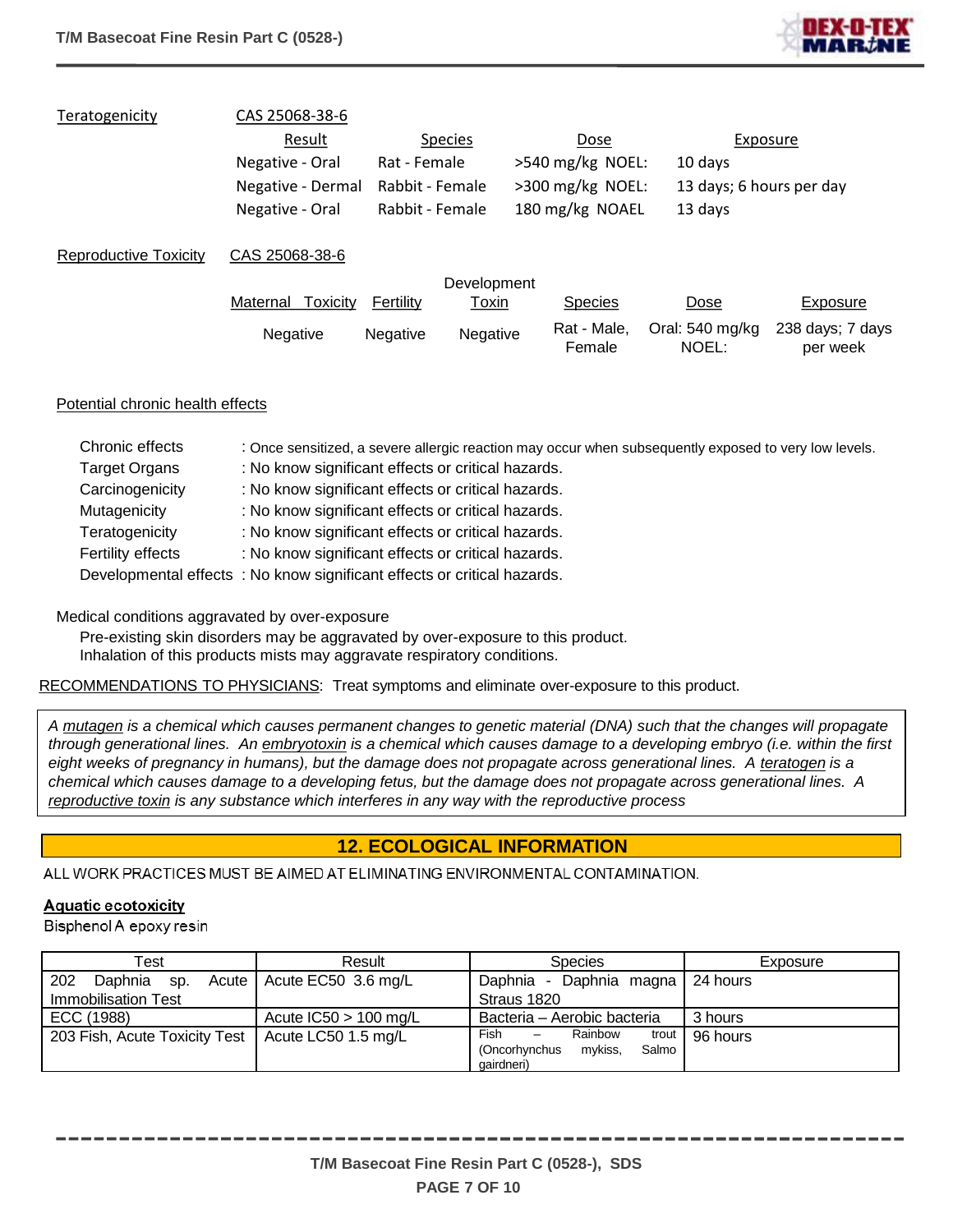

#### Reaction product: bisphenol A-(epichlorhydrin); epoxy resin

| Test                                 | Result                           | <b>Species</b> | Exposure            |
|--------------------------------------|----------------------------------|----------------|---------------------|
|                                      | Acute EC50 9.4 mg/L Fresh        | Algae          | 72 hours Static     |
|                                      | water                            |                |                     |
| <b>OECD</b><br>202<br>Daphnia sp.    | Acute EC50 1.7 mg/L Fresh        | Daphnia        | 48 hours Static     |
| Acute Immobilisation Test            | water                            |                |                     |
|                                      | Acute IC50 >100 mg/L Fresh       | Bacteria       | 3 hours Static      |
|                                      | water                            |                |                     |
| <b>OECD</b><br>203<br>Fish.<br>Acute | Acute LC50 1.5 mg/L Fresh   Fish |                | 96 hours Static     |
| <b>Toxicity Test</b>                 | water                            |                |                     |
| OECD 211 Daphnia Magna               | Chronic NOEC 0.3 mg/L            | Daphnia        | 21 days Semi-static |
| <b>Reproduction Test</b>             | Fresh water                      |                |                     |

#### **Biodegradability**

Reaction product: bisphenol A-(epichlorhydrin); epoxy resin

| -<br>est                               | Result            |             | Dose |        | Exposure |
|----------------------------------------|-------------------|-------------|------|--------|----------|
| OECD<br><b>OECD</b><br>Derived<br>from | 5%<br>Not readily | 20          | mg/L | Oxygen |          |
| 301F (Biodegradation<br>Test).         | -28 days          | consumption |      |        |          |

#### **Other Ecological Information**

Biological Oxygen Demand (BOD 5 Day) : Not Determined Chemical Oxygen Demand (COD) : Not Determined

| Aquatic half-life     | <b>Photolysis</b>        | Biodegradability |
|-----------------------|--------------------------|------------------|
| Fresh water 4.83 days | $\overline{\phantom{a}}$ | Not readily      |
| Fresh water 3.58 days |                          |                  |
| Fresh water 7.1 days  |                          |                  |

## **13. DISPOSAL CONSIDERATIONS**

PREPARING WASTES FOR DISPOSAL: Waste disposal must be in accordance with appropriate Federal, State, and local regulations. It may be disposed of by treatment at a permitted facility or as advised by your local hazardous waste regulatory authority.

#### **14. TRANSPORTATION INFORMATION**

Department of Transportation:

Not Regulated

(Not Regulated for quantities less than 450 Liters (118 Gallons))

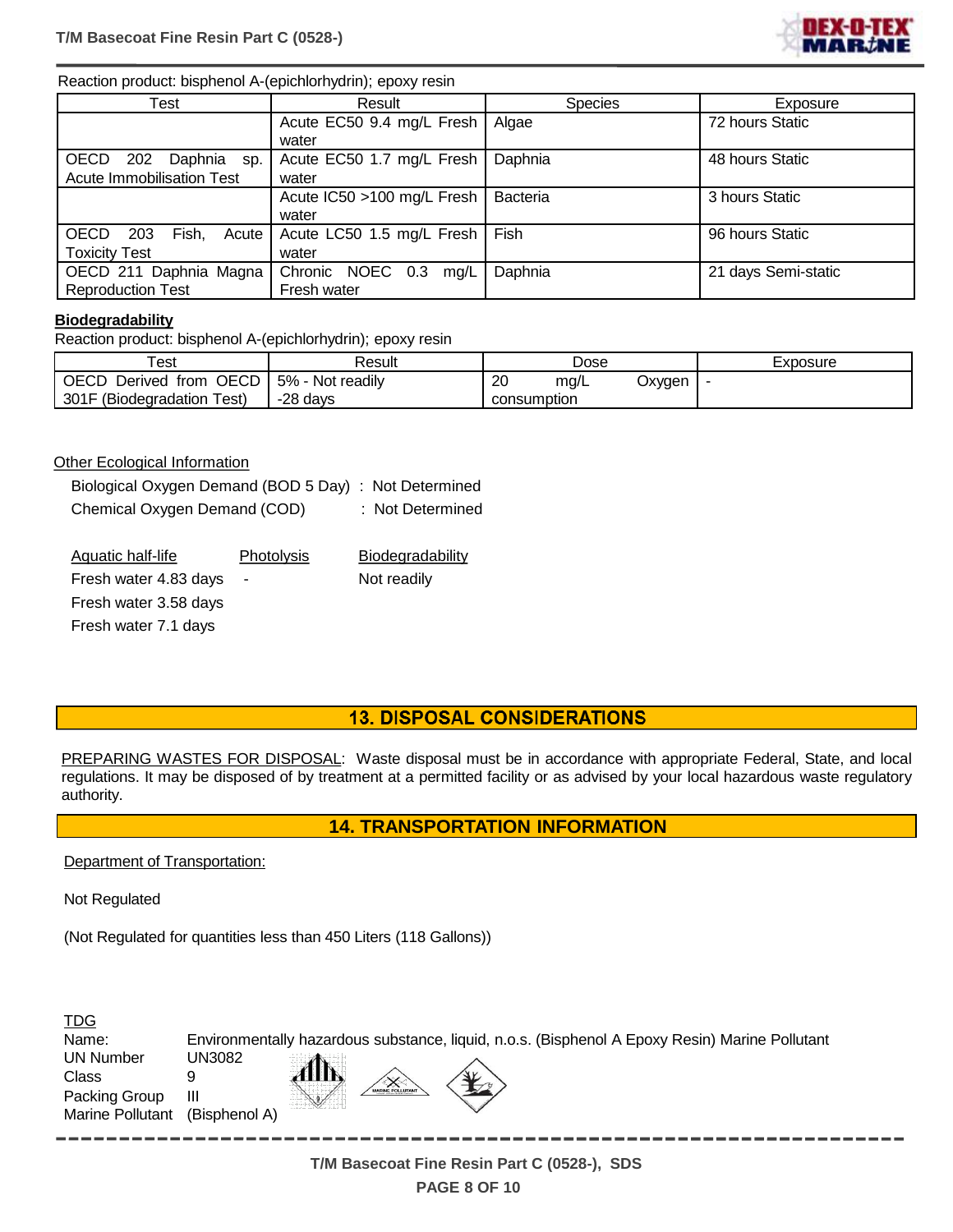

#### IMDG **Not Regulated for quantities less than 5 liters, otherwise:**

Name: Environmentally hazardous substance, liquid, n.o.s. (Bisphenol A Epoxy Resin) Marine Pollutant UN Number UN3082 Class 9 Packing Group III Marine Pollutant (Bisphenol A) Emergency Schedules (EMS) F-A, S-

IATA-DGR **Not Regulated for quantities less than 5 liters, otherwise:**

Name: Environmentally hazardous substance, liquid, n.o.s. (Bisphenol A Epoxy Resin) Marine Pollutant UN Number UN3082 Class 9 Packing Group III Marine Pollutant (Bisphenol A)

**15. REGULATORY INFORMATION**

OCCUPATIONAL SAFETY AND HEALTH ACT (OSHA): This Material Safety Data Sheet (MSDS) has been prepared in compliance with the federal OSHA Hazard Communication Standard 29 CFR 1910.1200.

SARA REPORTING REQUIREMENTS: The components of this product are not subject to the reporting requirements of Sections 304 and 313 of Title III of the Superfund Amendments and Reauthorization Act.

SARA Threshold Planning Quantity: Not applicable.

TSCA INVENTORY STATUS: The components of this product are listed on the TSCA Inventory.

CERCLA REPORTABLE QUANTITY (RQ): Not listed

OTHER FEDERAL REGULATIONS: Not applicable.

STATE REGULATORY INFORMATION: Components of this product are covered under specific State regulations, as denoted below:

**New Jersey Right-to-know**: The following is required composition information:

No listings

**Pennsylvania Right-to-know**: The following is required composition information:

#### No listings

CALIFORNIA PROPOSITION 65:  $\bigwedge$  The below list of compounds is known to the State of California to cause cancer, birth defects or other reproductive harm:

No listings

**Canadian DSL:** All components of this product are on the Canadian DSL.

#### **WHMIS Classification:**

D2B - Poisonous and infectious material - Other effects - Toxic



**WHMIS Health Effects Criteria Met by this Chemical:**

D2B - Eye irritation - toxic - other D2B - Skin Sensitization - toxic - other